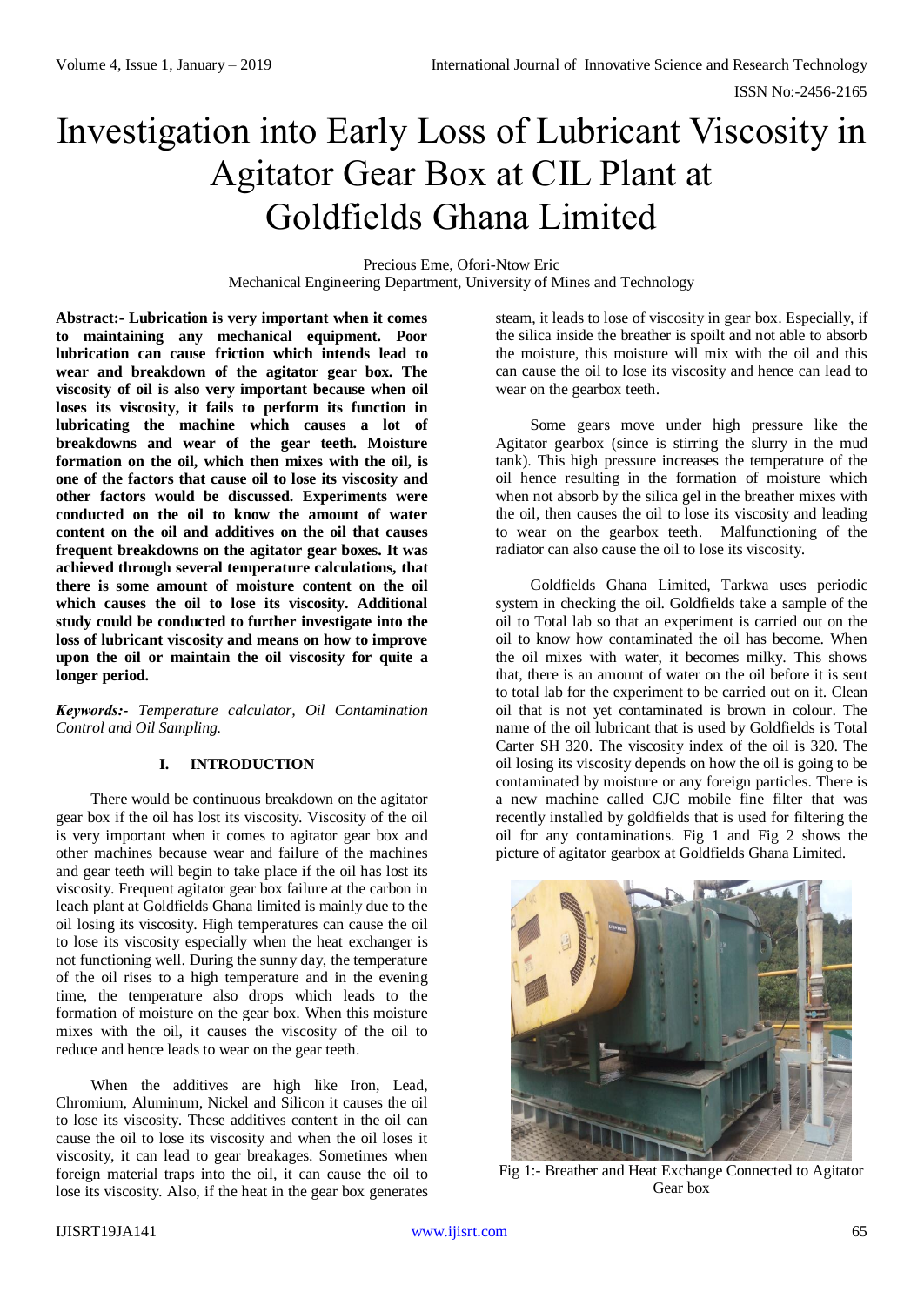

Fig 2:- Radiator Connected to Agitator Gear Box

## **II. MATERIALS AND METHODS USED**

Samples of oil were taken from Goldfields Ghana Limited. Temperature readings were taken on the gearboxes as well and calculations were done to establish the effect of lubricant viscosity on the gearboxes. The sample analysis was carried out at Total and the results gotten were used to establish the amount of contamination in each of the oil sample taken.

## **III. RESULTS AND DISCUSSION**

The results gotten from the experiment carried out would be discussed below.

#### *A. Oil Contamination Control*

The best way to control the oil contamination is to stop the contaminants from entering the system in the first place. This entails making sure that all machine components are clean when installed and that the oil systems are thoroughly flushed before taken into operation. Furthermore, the oil system should be as well sealed from the environment as with intact seals and gaskets as well as high quality tank breathers including fine particle and moisture retention (desiccant and/or bladder type breathers). The oil should be pre-filtered before coming in contact with any machine component preferably by continuous filtration in the lube room, storage area or at least when transferred to the machines in operation. Oil contamination control also includes maintenance procedures for topping up with oil, replacing parts and taking oil samples to the Total lab (Lars, 2015).

Unsatisfactory or careless handling of Lubricant by the user may lead to:

- Leakage or contamination
- Ingress of dirt, water and dust
- Contaminants to enter the lubricants and machines when dispersing



Fig 3:- Protection of Lubricant during Handling

## *B. Oil Sampling*

The purpose of oil sampling is to utilize the oil as a messenger telling how the machine is doing. This can prompt pro-active actions in order to achieve the highest level of machine performance and reliability at the lowest possible cost. The initial samples serve to establish benchmarks and to identify the machines with critical levels. The routine sampling is done to document that goals are met and can also provide abnormal wear that needs to be addressed. The quality of analysis results depends first on correct sampling and handling of the sample, secondly on the quality of the laboratory performing the analysis. The importance of the knowledge about where and how to take a sample is paramount and requires special attention. The best place to sample in order to see how machine components are doing is downstream from the machine before any filtration and before the oil is returned to the system tank. This will show the undiluted result of any wear being created in the machine. The best guarantee of clean oil in the system is to sample from the most contaminated part of the oil system – the bottom drain of the system tank. This bottom drain is typically where the offline/kidney lube filtration system is connected, so a satisfying oil analysis result taken from between the pump and the filter housing of an offline filter, is the best guarantee that the oil and the system is clean (Lars, 2015).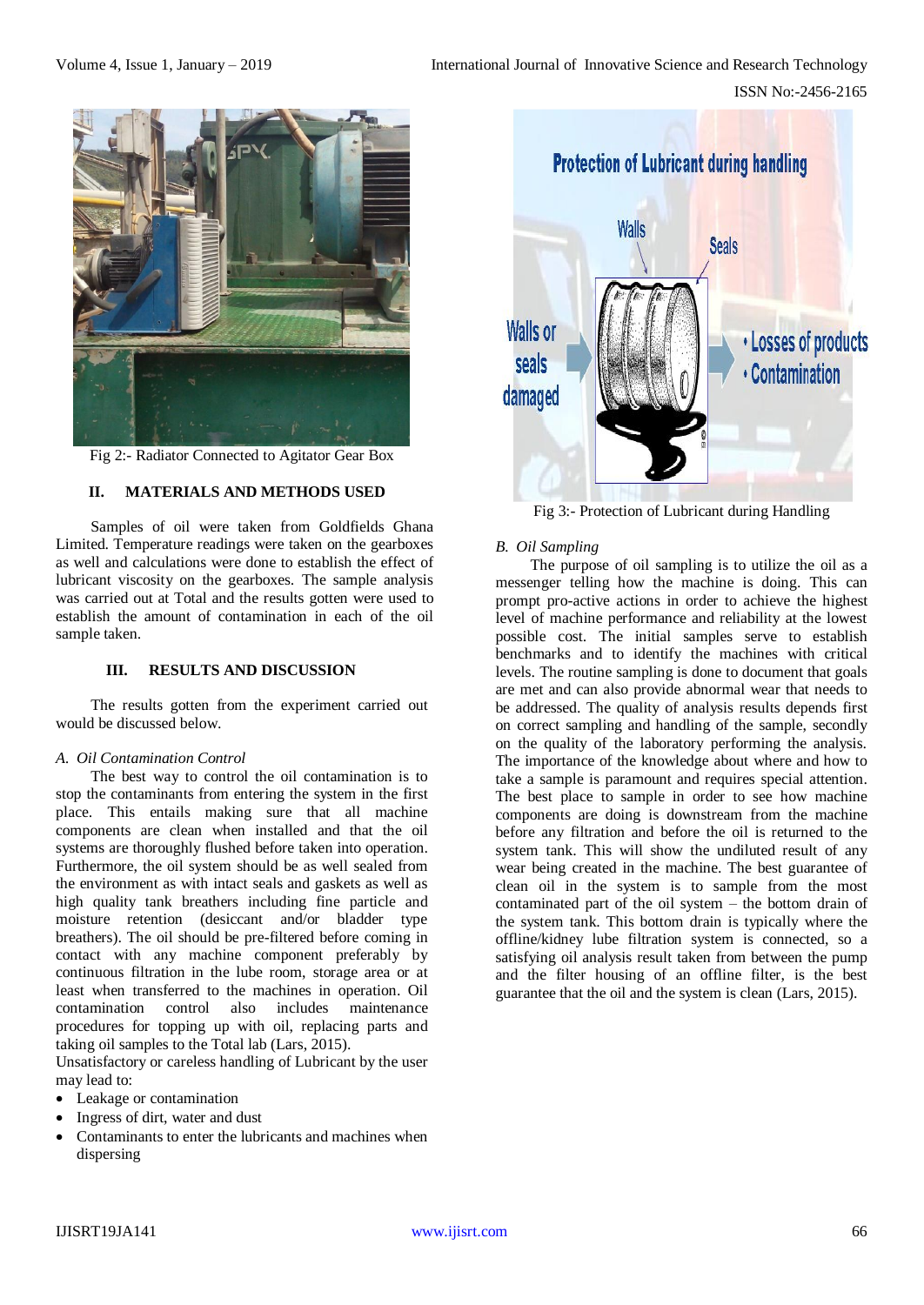#### ISSN No:-2456-2165

| <b>A OIL SAMPLING</b>                 | Date: 01, 07.14                   |
|---------------------------------------|-----------------------------------|
| Customer & Site: COMPANY NAME         |                                   |
| Customer Contact Person: MR. JENSEN   |                                   |
| Type of Industry: MARINE              |                                   |
| System Type: HYDRAULIC UNIT           |                                   |
| <b>BRAND NAME</b><br>Machine Brand:   |                                   |
| Sampling Point: BEFORE OFFLINE FILTER |                                   |
| Fluid Brand & Type: OIL NAME          |                                   |
| Sample No.:                           | <b>CCJ Sales Responsible: XXX</b> |
| System/Tank Volume: 2800 L            | CJC™ Filter Type: HDO             |
| Fluid Temperature: 50 C.              | CJC™ Insert Type: B9 15/25        |
| Fluid Operating Hours: 8000           | CJC™ Filter Pressure (bar): 0, 5  |
| Note:                                 |                                   |

Fig 4:- CJC Oil Sampling

### *C. Temperature Calculations*

There are seventeen agitator gearboxes at CIL plant. CIL 1 has 8 agitator gear boxes and CIL 2 has 9 agitator gear boxes. The temperature gun was used as the measuring instrument for taking the readings of the temperatures of the oil in the gear boxes. Three technicians and I at Goldfields Ghana Limited took readings each from one of the four agitator gear boxes that I randomly selected at both CIL 1 and CIL 2 during the sunny period and evening period.

| Agitator                                    | Temperature During the Sunny | Temperature During the     | Change in Temperature, $\Delta T$ |  |
|---------------------------------------------|------------------------------|----------------------------|-----------------------------------|--|
| Number                                      | Day, $T_O$ (°C)              | Evening Period, $T_1$ (°C) | (°C )                             |  |
|                                             |                              |                            |                                   |  |
| 404                                         | 37.3                         | 29.3                       |                                   |  |
|                                             |                              |                            |                                   |  |
| 406                                         | 45.1                         | 36.9                       | 8.2                               |  |
| 410                                         | 41.1                         | 34.3                       | 6.8                               |  |
| 412                                         | 39.2                         | 30.1                       | 9.1                               |  |
| Table 1. Calculated Values of Tennametries. |                              |                            |                                   |  |

Table 1:- Calculated Values of Temperature

From the above calculations, with agitator 404, the temperature difference was 8℃ which show that the temperature has dropped by 8℃ during the evening period. With agitator 406, the temperature difference was 8.2℃ which also show a temperature drop during the evening period. Also, for agitator 410, the temperature difference was 6.8℃ which show a temperature drop from the calculation and for agitator 412, the temperature difference was 9.1℃ which also show a temperature drop during the evening period. Hence, from the calculations, it is known that during the evening period, there is a temperature drop on the oil which causes the heat that was built up as a result of the agitator heating up during the sunny period to intend lead to the formation of moisture on the oil. The moisture that was formed then mixes with the oil which causes the oil to lose its viscosity and hence can lead to wear and breakdown of the agitator gear box.

The experimental results below were gotten using the ANAC database after a sample of the oil from different gear boxes were sent to total lab in other to determine the amount of water content in the oil that causes the oil to lose its viscosity and also to know the amount of contaminated additives in the oil.

Considering agitator 418 and agitator 405, the experiment carried out, shows that there is the presence of water and some contaminated element which has resulted in the oil change and the oil losing its viscosity. The amount of the additive such as calcium, zinc, phosphorus, boron, sodium, potassium, magnesium, molybdenum, lithium, barium and vanadium that is found in oil is

expressed in ppm (part per million) which can also be expressed as milligram per liter (mg/L) was also known from the experiment conducted and the results shown below.

#### **IV. CONCLUSIONS AND RECOMMENDATIONS**

It is concluded that, Formation of moisture is due to the weather conditions as a result of drop in temperature between the sunny period and the evening period, moisture content that mixes with the oil causes the oil to lose its viscosity which intend leads to wear and breakdown of the agitator gear box., other components such as the radiator, heat exchanger and the breather should function properly to avoid easy formation of moisture on the oil in the gear box which intend lead to breakdowns on the agitator gear box and wear of the gear teeth and Fresh oil should always be filtered with the CJC mobile fine filter machine to prevent the contaminants from entering the agitator gear box and these contaminants causes early loss of lubricant viscosity.

It is recommended that, A reasonable amount of oil in the agitator gear boxes should be continuously taken to Total lab monthly for lab test to know the impurities, additives contaminated and water content in the oil so that immediate actions would be taken to prevent the oil from losing its viscosity early, consistent daily preventive maintenance (PM) and predictive maintenance should be carried out on the agitator gear box and further experiment and research on how to prevent the oil from losing its viscosity should be carried out on the oil in the agitator gear box to find alternative means in solving the problem.